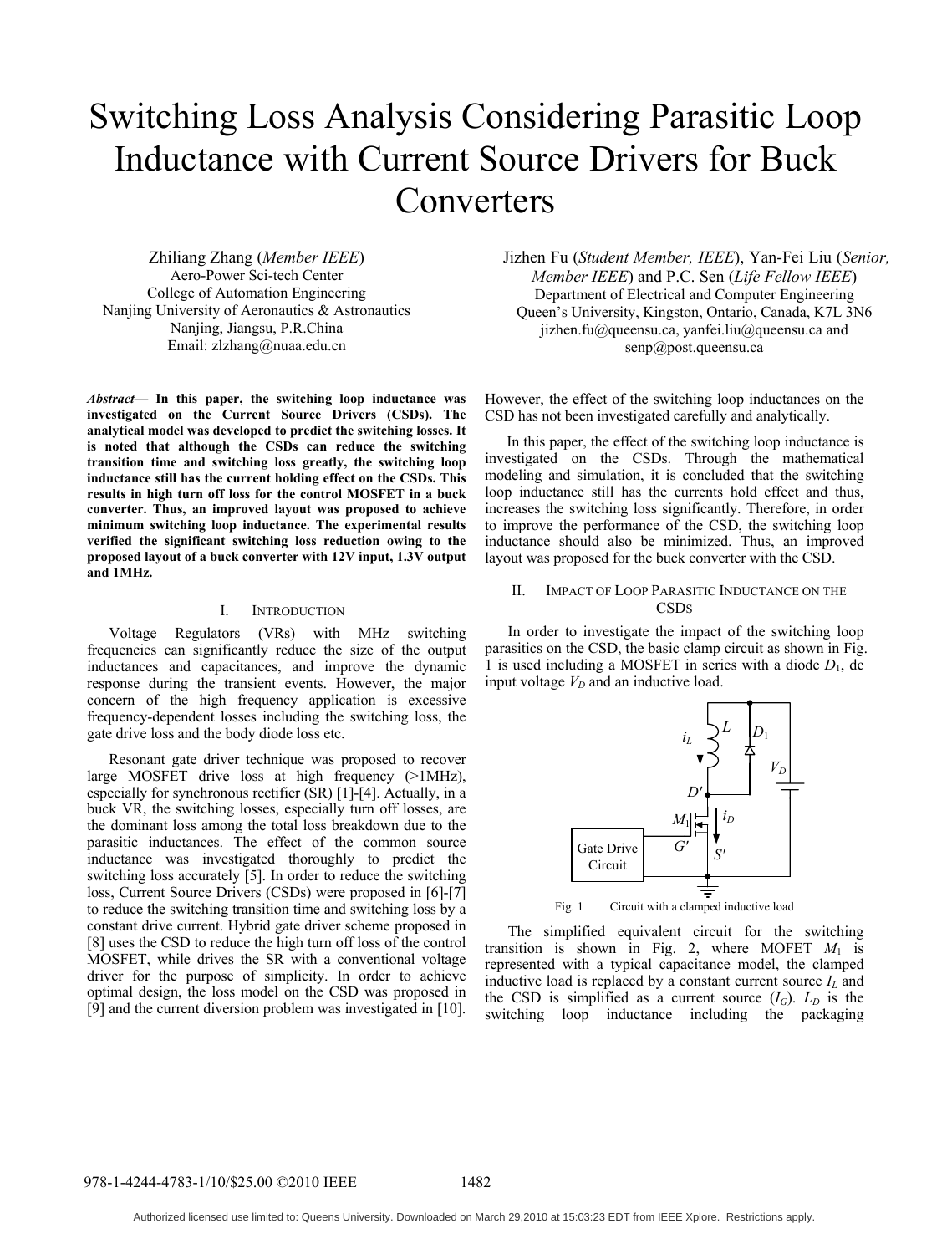inductance and any unclamped portion of the load inductance.  $L<sub>S</sub>$  is the common source inductance.



Fig. 2 Equivalent circuit of MOSFET switching transition

In order to simply the transient analysis, the following assumptions are made:

(1)  $i_D = g_f(s_V - V_{th})$  and MOSFET is ACTIVE, provided  $v_{GS}$ > $V_{th}$  and  $v_{DS}$ > $i_D$  $R_{DS(on)}$ ;

(2) For  $v_{GS} < V_{th}$ ,  $i_D=0$ , and MOSET is OFF;

(3) When  $g_f(v_{GS} - V_{th}) > v_{DS}/R_{DS(0n)}$ , the MOSFET is fully ON.

During the switching transition period, the MOSFET enters its active state and the linear transfer characteristics is assumed as given in (1) [11], where  $i_D(t)$  is the instantaneous switching current and  $v_{GS}(t)$  is the instantaneous gate-tosource voltage of the MOSFET:

$$
i_D(t) = g_{fs}(v_{GS}(t) - V_{th})
$$
\n(1)

According the equivalent circuit in Fig. 2, the circuit equations take the form

$$
I_G = C_{GD} \frac{dv_{GD}}{dt} + C_{GS} \frac{dv_{GS}}{dt}
$$
 (2)

And

$$
v_{GD} = v_{GS} - v_{DS} \tag{3}
$$

So

$$
I_G = (C_{GS} + C_{GD})\frac{dv_{GS}}{dt} - C_{GD}\frac{dv_{DS}}{dt}
$$
 (4)

From(4),  $dv_{DS}/dt$  is solved as

$$
\frac{dv_{DS}}{dt} = \frac{C_{GS} + C_{GD}}{C_{GD}} \cdot \frac{dv_{GS}}{dt} - \frac{I_G}{C_{GD}}
$$
(5)

So  $d^2v_{DS}/dt^2$  and  $d^3v_{DS}/dt^3$  are respectively

$$
\frac{d^2v_{DS}}{dt^2} = \frac{C_{GS} + C_{GD}}{C_{GD}} \cdot \frac{d^2v_{GS}}{dt^2}
$$
 (6)

$$
\frac{d^3 v_{DS}}{dt^3} = \frac{C_{GS} + C_{GD}}{C_{GD}} \cdot \frac{d^3 v_{GS}}{dt^3}
$$
 (7)

During the switching interval, the change of the switching loop current *i<sub>DL</sub>* induces a voltage across the parasitic inductance. The drain-to-source voltage  $v_{DS}$  is given as

$$
v_{DS} = V_D - L_D \frac{di_{DL}}{dt} - L_s \frac{d(i_{DL} + I_G)}{dt}
$$
  
=  $V_D - (L_D + L_s) \frac{di_{DL}}{dt}$  (8)

And

$$
i_{DL} = C_{GS} \frac{dv_{GS}}{dt} + C_{DS} \frac{dv_{DS}}{dt} + g_{fs}(v_{GS} - V_{th}) - I_G \tag{9}
$$

Substituting (9) to (8) yields

$$
v_{DS} = V_D - (L_D + L_s)(C_{GS}\frac{d^2v_{GS}}{dt^2} + C_{DS}\frac{d^2v_{DS}}{dt^2} + g_{fs}\frac{dv_{GS}}{dt})
$$
\n(10)

Substituting (6) to (10) yields

$$
v_{DS} = V_D - (L_D + L_s) \n\frac{C_{GS}C_{GD} + C_{DS}C_{GD} + C_{DS}C_{GS}}{C_{GD}} \cdot \frac{d^2 v_{GS}}{dt^2} + g_{fs} \frac{dv_{GS}}{dt}
$$
\n(11)

Differentiating (11) yields

$$
\frac{dv_{DS}}{dt} = -(L_D + L_s)
$$
\n
$$
(\frac{C_{GS}C_{GD} + C_{DS}C_{GD} + C_{DS}C_{GS}}{C_{GD}} \cdot \frac{d^3v_{GS}}{dt^3} + g_{fs}\frac{d^2v_{GS}}{dt^2})
$$
\n(12)

Substituting (5) into (12), (13) is derived

$$
A\frac{d^3v_{GS}(t)}{dt^3} + B\frac{d^2v_{GS}(t)}{dt^2} + C\frac{dv_{GS}(t)}{dt} = I_G
$$
 (13)

where parameters *A*, *B* and *C* are represented in terms of the device parameters  $(C_{GS}, C_{GD}, C_{DS}, g_f$  and  $R_G$ ) and the equivalent circuit parameters ( $L_D$  and  $L_S$ ) as  $A = (L_D + L_s)(C_{GS}C_{GD} + C_{DS}C_{GD} + C_{DS}C_{GS})$  $B = g_{fs}(L_D + L_s)C_{GD}$  and  $C = C_{GS} + C_{GD}$ .

For turn-on transition, the initial condition for (13) is  $v_{GS}(0) = V_{th}$ . Then (13) solves to give either sinusoidal or exponential solutions, depending on the relative magnitudes of  $B^2$  and  $AC$ .

When  $B^2 - 4AC < 0$ , sinusoidal solution occurs and  $v_{GS}(t)$ takes the form:

$$
v_{GS}(t) = \left(\frac{B^2}{2C^2 \cdot \sqrt{4AC - B^2}} - \frac{\sqrt{4AC - B^2}}{2C^2}\right).
$$
  
\n
$$
I_G \cdot \exp(-\frac{t}{T_1}) \cdot \sin(\omega_1 t) + \frac{B}{C^2} \cdot I_G \cdot \exp(-\frac{t}{T_2}) \cdot \cos(\omega_1 t)
$$
(14)  
\n
$$
+ \frac{I_G \cdot t}{C} - \frac{B}{C^2} \cdot I_G + V_{th}
$$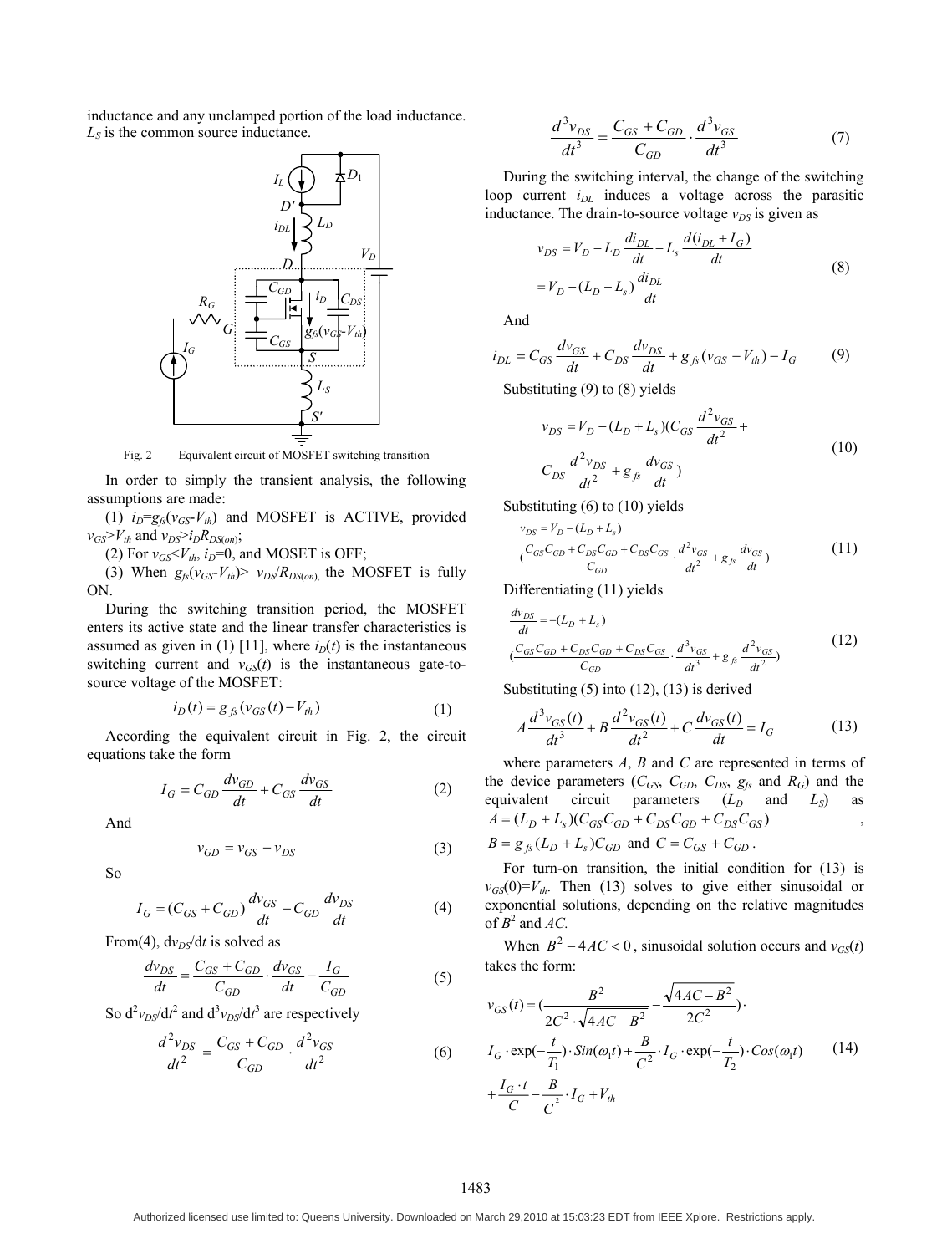where  $T_1 = \frac{2A}{B}$ ,  $\omega_1 = \frac{\sqrt{4AC - B}}{2A}$ 2  $4AC - B^2$  $\omega_1 = \frac{\sqrt{4AC - B^2}}{24}$ .

When  $B^2 - 4AC > 0$ , exponential solution occurs. Then  $v_{GS}(t)$  takes the form

$$
v_{GS}(t) = -\frac{(\sqrt{B^2 - 4AC} + B) \cdot I_G \cdot A \cdot \exp(-\frac{t}{T_2})}{(\sqrt{B^2 - 4AC} - B) \cdot C \cdot \sqrt{B^2 - 4AC}}
$$
  
+ 
$$
\frac{(\sqrt{B^2 - 4AC} - B) \cdot I_G \cdot A \cdot \exp(-\frac{t}{T_3})}{(\sqrt{B^2 - 4AC} + B) \cdot C \cdot \sqrt{B^2 - 4AC}}
$$
  
+ 
$$
\frac{I_G \cdot t}{C} - \frac{B \cdot I_G}{C^2} + V_{th},
$$

where  $B - \sqrt{B^2 - 4AC}$  $T_2 = \frac{2A}{\sqrt{2\pi}}$ 4  $a^2 - \frac{B}{B - \sqrt{B^2 - \frac{B^2}{A^2}}}$  $=$   $\frac{2A}{\sqrt{2}}$  and  $B + \sqrt{B^2 - 4AC}$  $T_3 = \frac{2A}{\sqrt{2\pi}}$ 4  $\frac{3}{B} + \sqrt{B^2 =$   $\frac{2A}{\sqrt{2\pi}}$ .

Then, by substituting  $v_{GS}(t)$  to (1) and (11),  $i_D(t)$  and  $v_{DS}(t)$ of the MOSFET can be calculated respectively. Therefore, the turn on loss is

$$
P_{turn\_on} = \int_0^{t_{sw,on}\_2} v_{DS}(t) \cdot i_D(t) dt \cdot f_s
$$
 (16)

The turn-off transition is similar to the turn-on transition except for the initial condition becomes *fs*  $v_{GS}(0) = V_{th} + \frac{I_L}{g_{fs}}$ .

The turn off loss is

$$
P_{turn\_off} = \int_0^{t_{sw(off)}\_Q1} v_{DS}(t) \cdot i_D(t) dt \cdot f_s \tag{17}
$$

From  $(16)$  and  $(17)$ , the switching loss is

$$
P_{switching} = P_{turn\_off} + P_{turn\_on}
$$
 (18)

Fig. 3 shows the simulated the waveforms of the turn off transition with different switching loop inductances. It is observed that the drain-to-source current  $i<sub>D</sub>$  with 4nH has a slower decay rate with longer turn off time as it is held by the loop inductances. As a result, the switching loss (turn off loss) is increased with higher loop inductance. The peak value of  $p_{loss}$  is increased from 490W to 690W (an increase of 40%) with longer turn off time.



Fig. 3 Turn off transition comparison with  $L_D$ =4nH and  $L_D$ =1nH

## III. IMPROVED LAYOUT TO MINIMIZE THE PARASITIC **EFFECTS**

From Section II, the switching loop inductances increase the switching transition time and hold the drain current of the MOSFET. This leads to higher switching loss. Particularly, this problem becomes more serious in a high frequency buck converter since the switching loss (especially turn off loss) is the dominant loss.

Fig. 4 shows the synchronous buck converter with the loop parasitic inductance  $L_{d1}$ ,  $L_{s1}$ ,  $L_{d2}$  and  $L_{s2}$ . The basic idea is to reduce the switching loop inductance, and thus high turn off losses. As shown in Fig. 5, the input decoupling capacitance  $C_{in}$  is rearranged compared to Fig. 4. In this way, the parasitic inductances  $L_{d1}$  and  $L_{GND}$  can be significantly reduced. Based on this concept, two different layouts of the buck converter were implemented in the experimental test.



Fig. 5 Buck converter with rearranged input decoupling capacitance to reduce the loop parasitics

#### IV. EXPERIMENTAL RESULTS AND DISCUSSION

In order to verify the efficiency improvement of the proposed layout arrangement, a 1MHz synchronous buck converter was built with the CSD as shown in Fig. 6. In order to reduce the dominant loss (the switching loss) in the buck converter in a cost-effective manner, a new hybrid gate drive scheme as shown in Fig. 6 is proposed for a buck converter. For the control MOSFET  $Q_1$ , the high side CSD proposed in [12] is used to achieve the switching loss reduction. For the SR  $Q_2$ , the conventional voltage source driver is used for low cost and simplicity, which is the bipolar totem-pole drive structure. PWM\_SR is the signal fed into the bipolar totempole pair.

The specifications are as follows: input voltage  $V_{in}$ =12 V; output voltage  $V_o=1.3V$ ; output current  $I_o=30A$ ; switching frequency  $f_s$ =1 MHz; gate driver voltage  $V_c$ =5V. The PCB uses six-layer with 4 oz copper. The components used in the circuit are: *Q*1: Si7860DP; *Q*2: IRF6691; output filter inductance:  $L_f$ =300nH; current-source inductor:  $L_f$ =18nH (SMT 1812SMS-18N, Coilcraft); drive switches  $S_1-S_4$ : FDN335.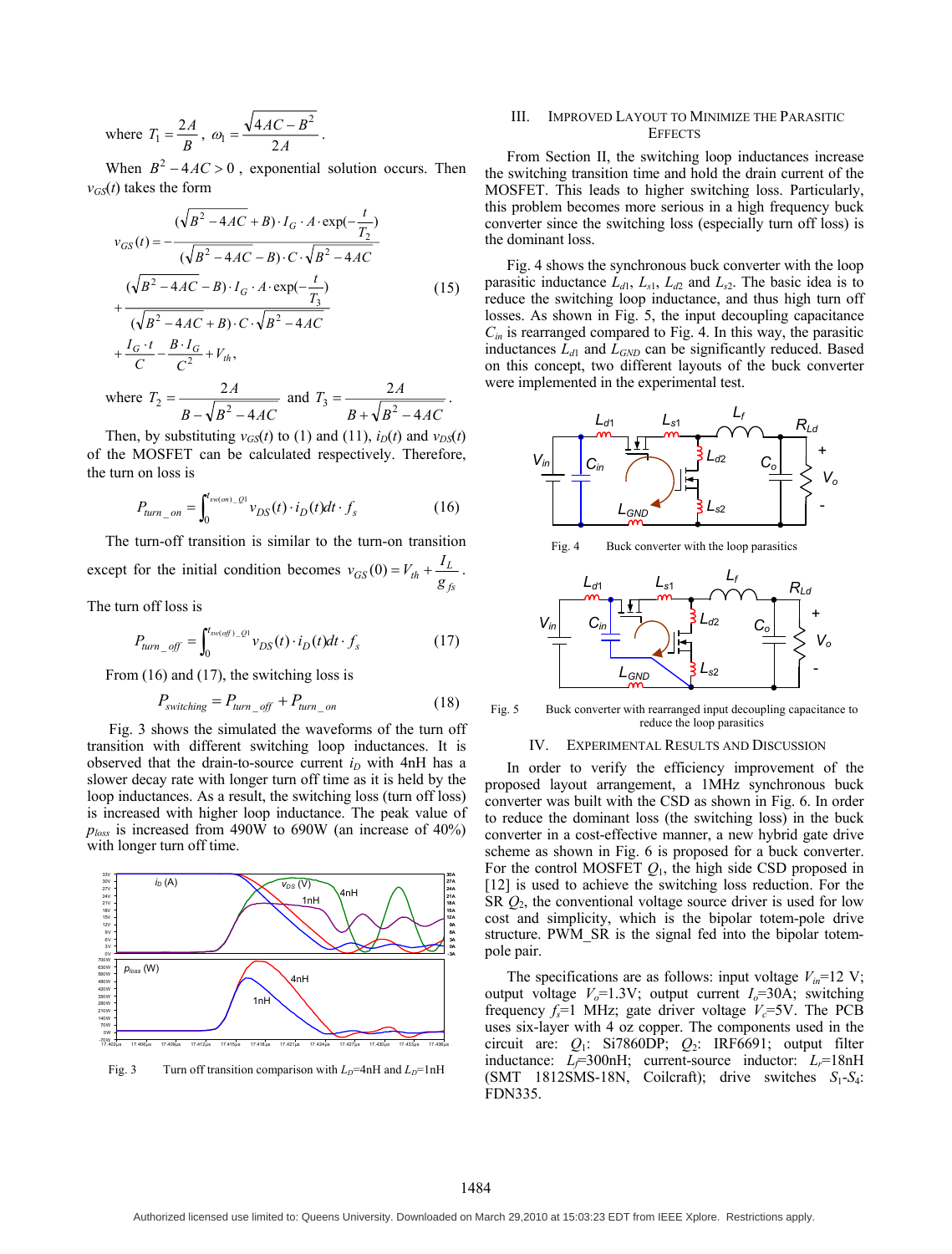Photos of the prototype are illustrated in Fig. 7. The driver was built using discrete components and an Altera Max II EPM240 CPLD was used to generate the driver gate signals as illustrated in Fig. 7 (a). Surface mount (SMT) air core was used for the inductor as illustrated in Fig. 7 (b).

negative impact of the switching loop inductance is reduced greatly. This is very important for the CSD to reduce the high switching losses.



Fig. 6 Buck VR with hybrid driver scheme



(a) Top



(b) Bottom

Fig. 7 Photos of the synchronous buck prototype with the hybrid gate driver

Fig. 8 shows the original power stage layout of the buck converter. The switching loop is highlighted in blue and the loop inductance is 10.5nH@1MHz measured with Agilent 4395A Analyzer. The power stage layout was rearranged to have much smaller switching loop as shown in Fig. 9. The measured loop inductance is only 3.7nH@1MHz, a reduction of 65%. The major difference between layout #1 an #2 is that input decoupling capacitances reduce the ground trace inductance and provide the transient energy, therefore, the



Fig. 10 and Fig. 11 illustrate the drain-to-source voltages of the SR MOSFET for layout #1 and #2 respectively. It is noted that compared to the layout #1, the layout #2 with reduced loop inductance alleviates the oscillation of the drainto-source voltage greatly, which results from the parasitic inductance and reverse recovery of the SR body diode.



Fig. 10 Drain-to-source voltage at  $I_0$ =30A: Buck #1